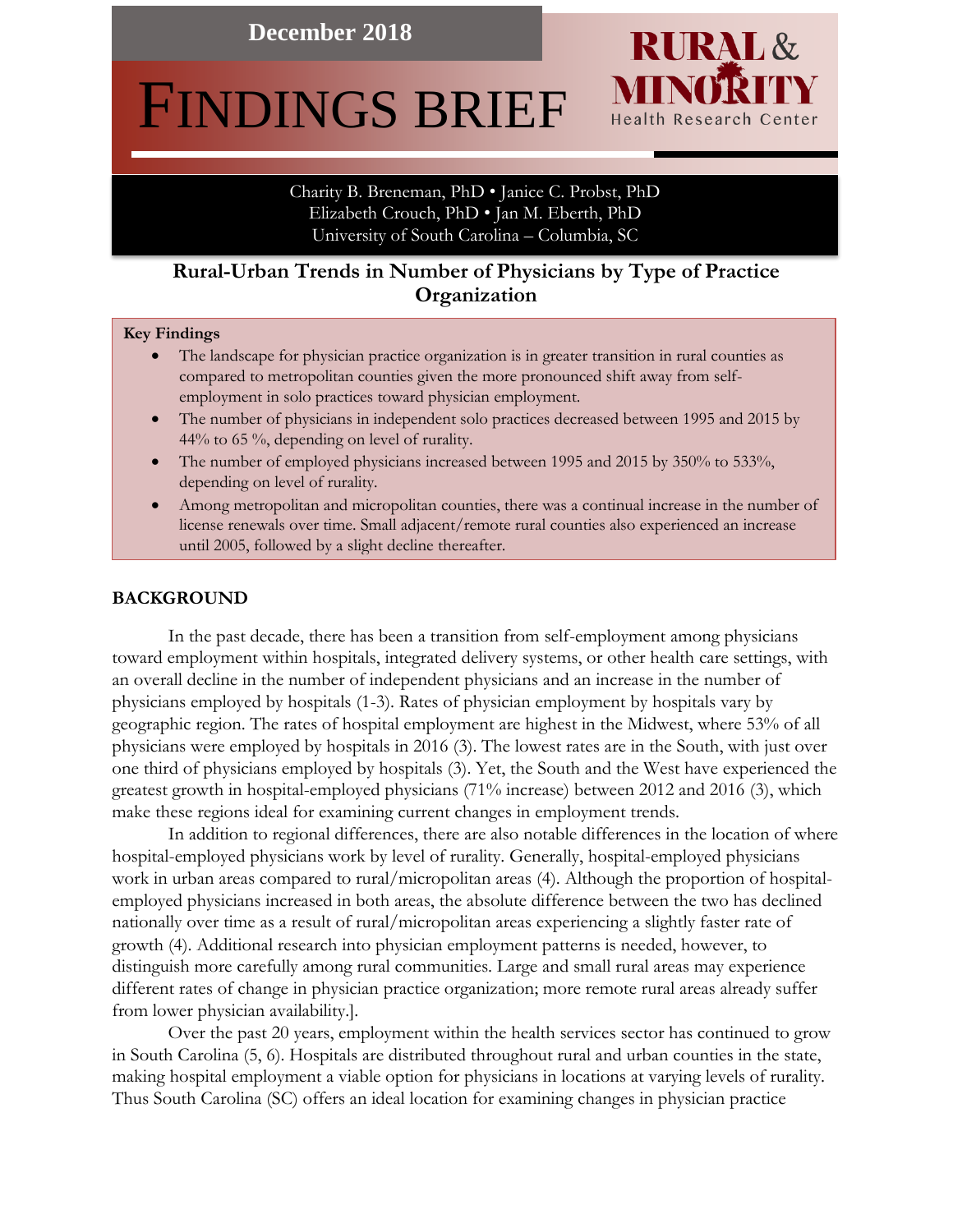organization over time, across rural and urban settings. This brief describe these changes in physician/population ratios by type of physician practice organization over time for three levels of rurality (i.e., metropolitan, micropolitan, and small adjacent/remote rural counties) in SC.

Technical note: The analysis that follows uses physician licensure information to develop a count of physicians. In every state, physicians must establish and subsequently renew their license every one to two years to practice medicine. Given this requirement, physician counts are generally based on licensure data (7). In SC, physicians must renew their license every two years. The analysis is restricted to physicians who sought or renewed licensure in each year, who were not in residency training, and who indicated their mode of employment. The last restriction limits the observations to physicians, in active practice. Because large urban counties would logically contain more physicians than small rural counties, physician numbers are standardized by being expressed as physicians per 1,000 residents.

#### **RESULTS**

### **Trends in Physician/Population Ratios by Type of Practice Organization**

The number of physicians per 1,000 population, by type of practice organization and level of rurality in 1995, 2005, and 2015 is described below (Table 1). The percent change in the number employed physicians per 1,000 population increased for all levels of rurality, with the greatest change occurring among small adjacent/remote rural counties between 1995 and 2015. The number of physicians in independent solo practices decreased at all levels of rurality during this time period, with the greatest decline observed in small adjacent/remote rural counties. Between 1995 and 2005, there was an increase in the number of physicians in independent group practices per 1,000 population, followed by a decline thereafter for all levels of rurality.

| Type of Practice Organization | 1995  | 2005  | 2015   | % Change,<br>1995-2015 |
|-------------------------------|-------|-------|--------|------------------------|
| Employed (n)                  | 400   | 800   | 2,458  |                        |
| Metropolitan                  | 0.12  | 0.21  | 0.54   | $+350.00\%$            |
| Micropolitan                  | 0.06  | 0.10  | 0.34   | $+466.67\%$            |
| Small Adjacent/Remote Rural   | 0.03  | 0.10  | 0.19   | $+533.33\%$            |
| Group (n)                     | 2,935 | 4,804 | 4,971  |                        |
| Metropolitan                  | 0.88  | 1.21  | 1.08   | $+22.73%$              |
| Micropolitan                  | 0.65  | 1.00  | 0.90   | $+38.46%$              |
| Small Adjacent/Remote Rural   | 0.21  | 0.40  | 0.34   | $+61.90\%$             |
| Solo $(n)$                    | 1,187 | 1,027 | 855    |                        |
| Metropolitan                  | 0.32  | 0.24  | 0.18   | $-43.75\%$             |
| Micropolitan                  | 0.38  | 0.30  | 0.19   | $-50.00\%$             |
| Small Adjacent/Remote Rural   | 0.26  | 0.18  | 0.09   | $-65.38\%$             |
| Total (n)                     | 5,821 | 7,796 | 10,108 |                        |
| Metropolitan                  | 1.73  | 1.96  | 2.20   | $+27.18%$              |
| Micropolitan                  | 1.25  | 1.56  | 1.74   | $+39.20\%$             |
| Small Adjacent/Remote Rural   | 0.64  | 0.80  | 0.74   | $+15.63%$              |

#### **Table 1. Number of Physicians per 1,000 Population by Type of Practice Organization and Level of Rurality, 1995, 2005, and 2015**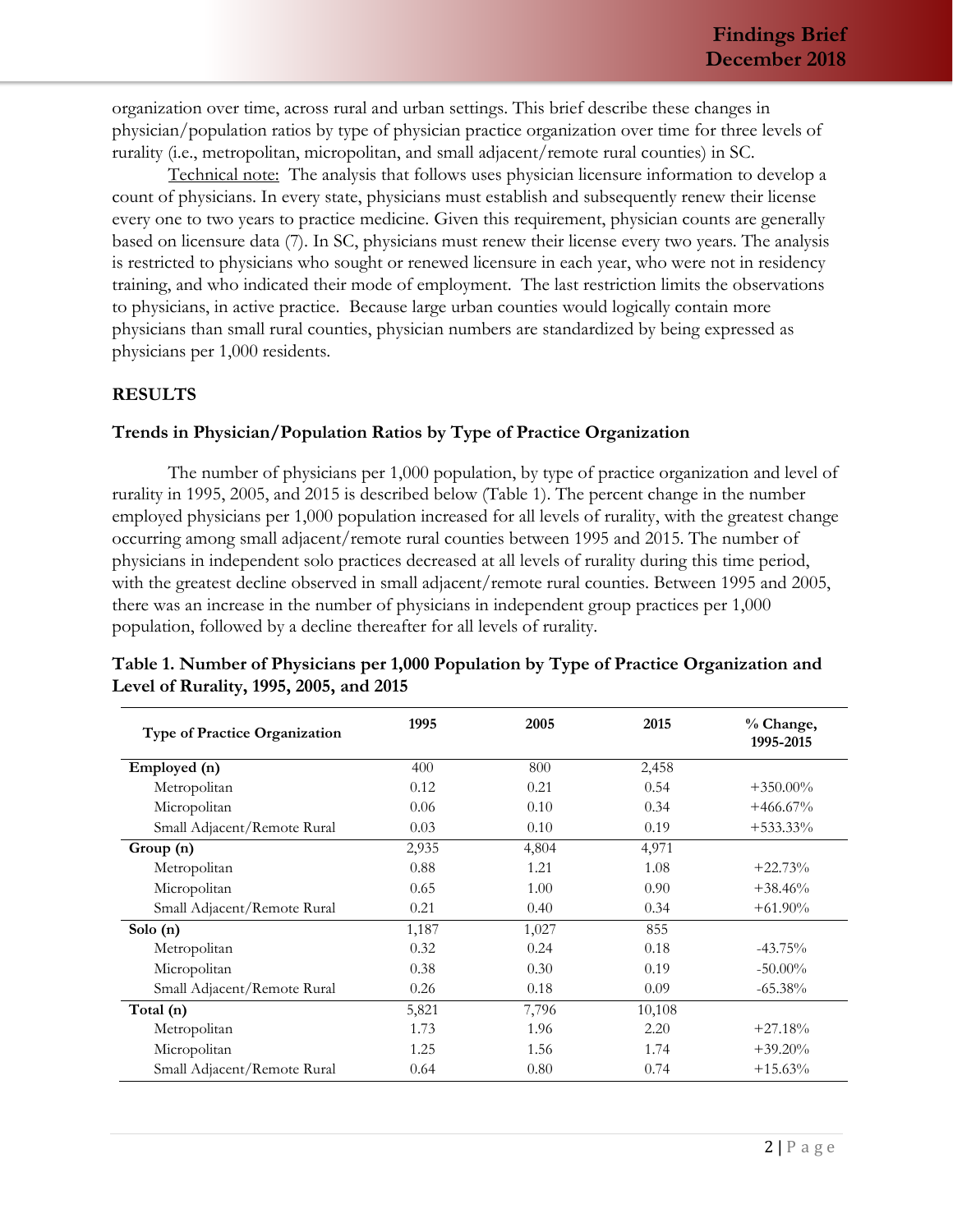## **Changes in the Number of Employed Physicians**

The majority of the counties in SC experienced an increase in the number of physicians characterizing their practice as "employed." There were five counties that experienced no change (three Metropolitan and two small adjacent/remote rural; see Figure 1) because they did not have any employed physicians in 1995 or in 2015. The majority of the counties that experienced large increases in the number of employed physicians per 1,000 population were rural. Specifically, there were eight

**Figure 1. Percent Change in the Number of Employed Physicians per 1,000 Population between 1995 and 2015<sup>1</sup>**



rural counties (micropolitan and small adjacent/remote rural), compared to only six metropolitan counties, which had greater than a 600% increase in the number of employed physicians. Among the fourteen counties with the greatest growth, nine counties did not have any employed physicians in 1995 (six rural and three metropolitan) but gained several employed physicians in 2015.

#### **Technical Notes**

Information on the type of practice organization was obtained from physician license renewal forms collected by the Revenue and Fiscal Affairs Office of the SC Budget and Control Board on a biennial basis (collected on odd years). Physicians were divided into four categories based on their type of practice organization: physicians in independent solo practices, physicians in independent group practices, employed, and other. All analyses were performed at the county level, aggregated to rural classifications and subdivided by the category of interest.

#### **Geographic definitions**

 $\overline{\phantom{0}}$ 

Our geographic analysis is based on the county of residence. Counties were characterized based on level of rurality using Urban Influence Codes: Metropolitan (UICs 1, 2), Micropolitan (UICs 3, 5, 8), and Small adjacent/remote rural counties (UICs 4, 6, 7, 9, 10, 11, & 12). Small adjacent and remote rural counties were combined due to small numbers.

<sup>1</sup> **Sources used for all Figures:** Revenue and Fiscal Affairs Office of the SC Budget and Control Board – Physician License Renewal Form, 1995 and 2015; U.S. Census Bureau, 2010 TIGER/Line shapefiles; United States Department of Agriculture, Economic Research Service, 2013 Urban Influence Codes.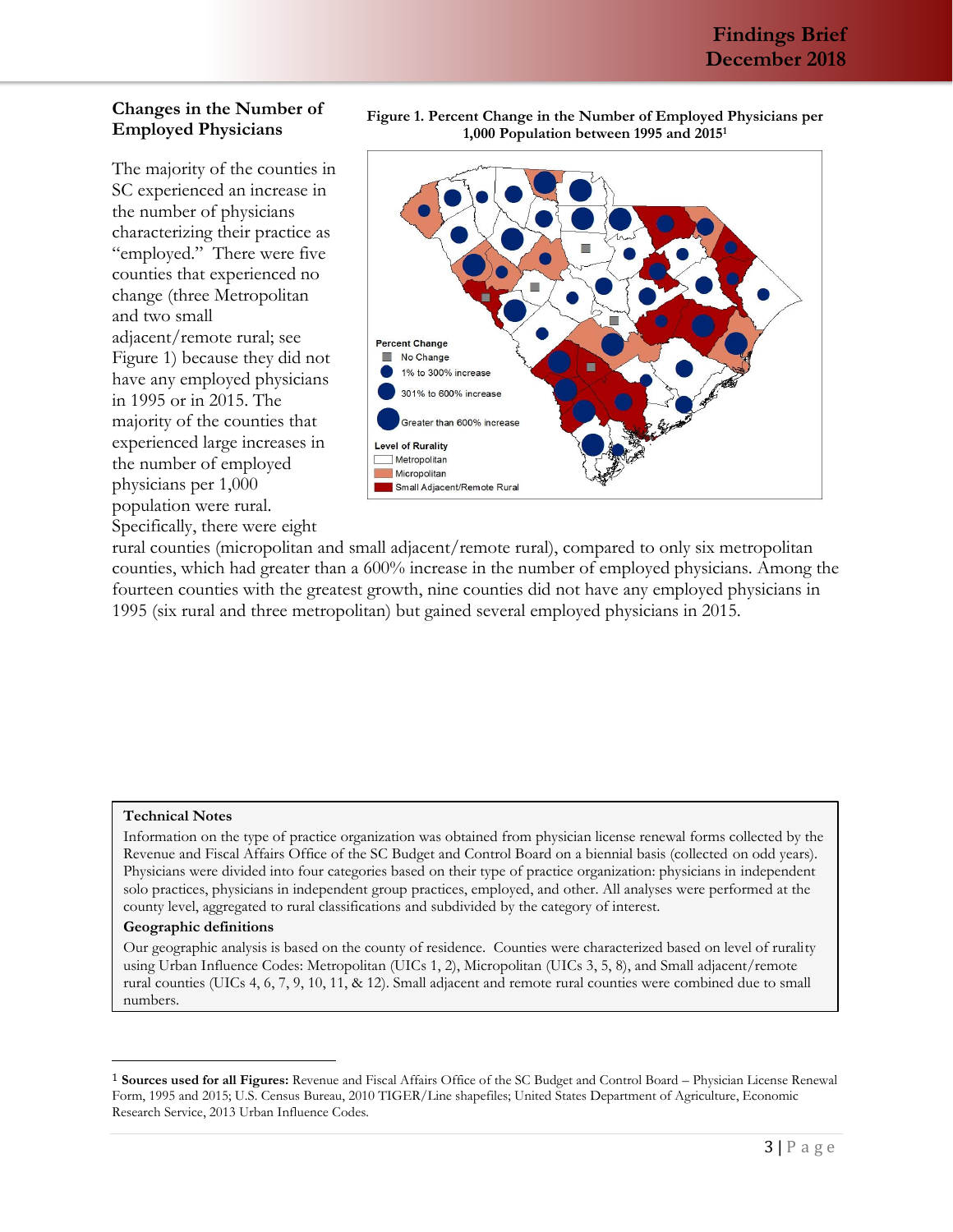## **Changes in the Number of Physicians in Independent Group Practices**

There were seven SC counties (three metropolitan and four rural counties) that experienced a decline in the number of physicians in independent group practices per 1,000 population between 1995 and 2015 (Figure 2). The county with the greatest decline was Allendale County, a small adjacent/remote rural county, which had no physicians in independent group practices by the end of 2015. The majority of the counties (83%) experienced an



**Figure 2. Percent Change in the Number of Physicians in Independent** 

increase in the number of physicians in independent group practices per 1,000 population (22 metropolitan counties and 16 rural counties). Of those counties with an overall increase between 1995 and 2015, there were more rural counties (3 micropolitan rural and 8 small adjacent/remote rural counties) with a greater than 46% increase in the number of physicians in independent group practices compared to metropolitan counties (n=8).

### **Changes in the Number of Physicians in Independent Solo Practices**

All counties in SC experienced a decline in the number of physicians in independent solo practices between 1995 and 2015, with the exception of one small adjacent/remote rural (Figure 3). This particular county did not have any physicians in independent solo practices in 1995 or in 2015. Rural counties experienced a greater decline as compared to metropolitan counties. Specifically, there were nine rural counties (3 micropolitan and 6 small adjacent/remote rural) that had greater than a 65% decrease in the number of physicians in independent solo practices per 1,000 population.



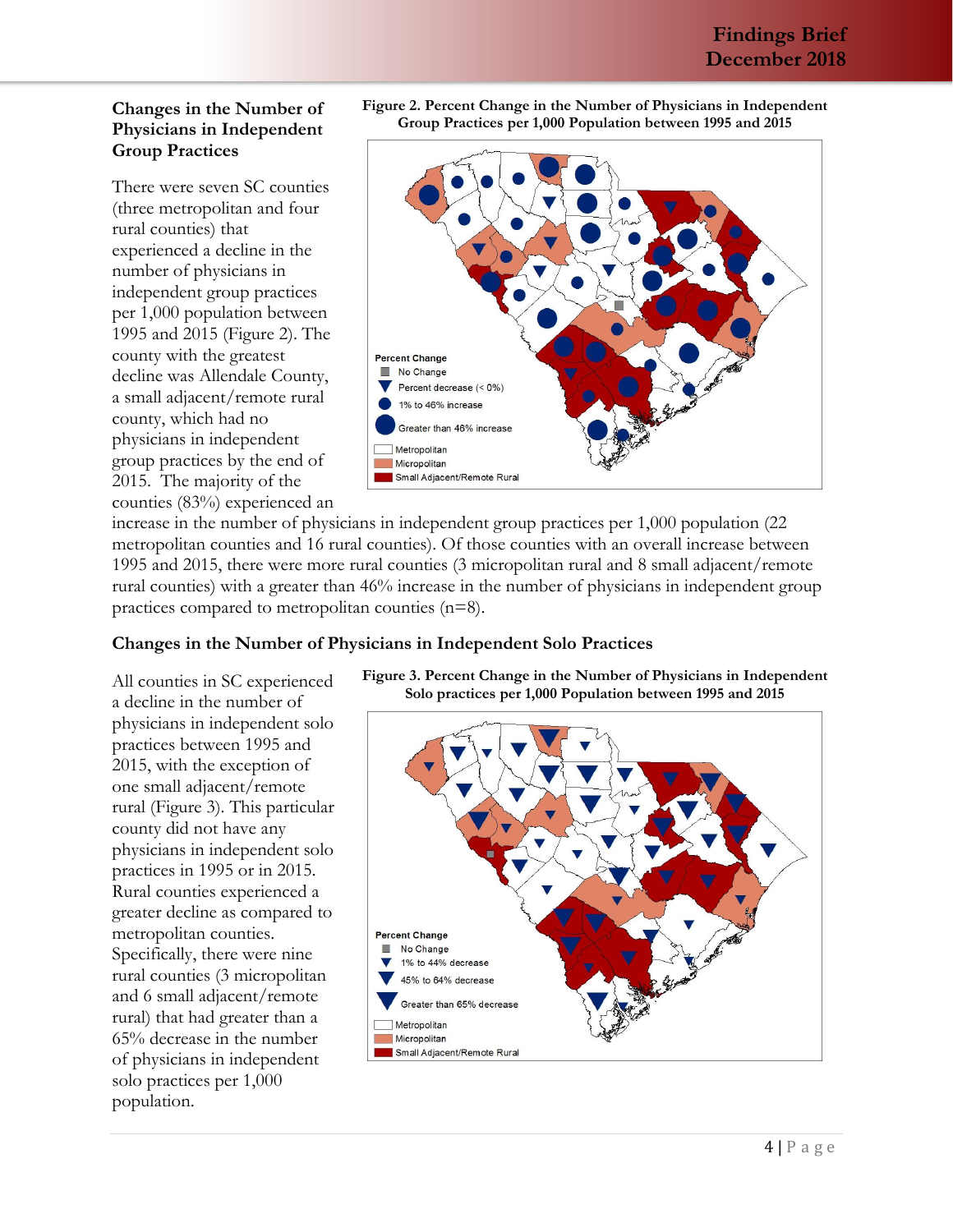### **CONCLUSION**

Overall, the changes in type of practice organization in SC parallel national trends, with an increasing number of employed physicians and a decreasing number of physicians in independent solo practices across the state. These changes were specifically pronounced by level of rurality, with small adjacent/remote rural counties experiencing the greatest growth in the number of employed physicians compared to metropolitan and micropolitan counties. Small adjacent/remote rural counties also had the greatest decline in the number of physicians in independent solo practices between 1995 and 2015.

These findings suggest that the landscape for physician practice organization is in greater transition in rural counties as compared to metropolitan counties given the more pronounced shift away from self-employment in solo practices toward physician employment. This trend toward physician employment within hospitals, integrated delivery systems, or other health care settings may adversely affect some rural communities due to a lack of young physicians willing to practice in rural areas. For example, a recent survey found that the majority of medical residents in their final year (92% of the surveyed residents) indicate a preference for practicing in communities with at least 50,000 people (8). Additionally, small rural communities are predicted to lose close to 20% of their physician workforce to retirement by 2020 as compared to only 14% in urban areas (9). More remote rural areas will be particularly impacted by the number of their aging physicians nearing retirement in the near future, especially when very few medical residents express an interest in practicing in those areas (9).

These changes deserve further investigation to better understand how physician retirement and the shift toward physician employment impacts the current shortage of physicians in rural areas. Additionally, these changes are not uniform across all counties in SC and therefore, an individual county-level investigation is warranted in order to adequately assess how physician employment impacts access to health care.



**at the University of South Carolina**

This work was funded through the South Carolina Center for Rural and Primary Healthcare as part of the state's rural health initiative (www.sc.edu/ruralhealthcare).

For more information about the Rural and Minority Health Research Center, contact the Director Dr. Jan M. Eberth (imeberth@mailbox.sc.edu) or Deputy Director Dr. Elizabeth C. Crouch [\(crouchel@mailbox.sc.edu\)](mailto:crouchel@mailbox.sc.edu).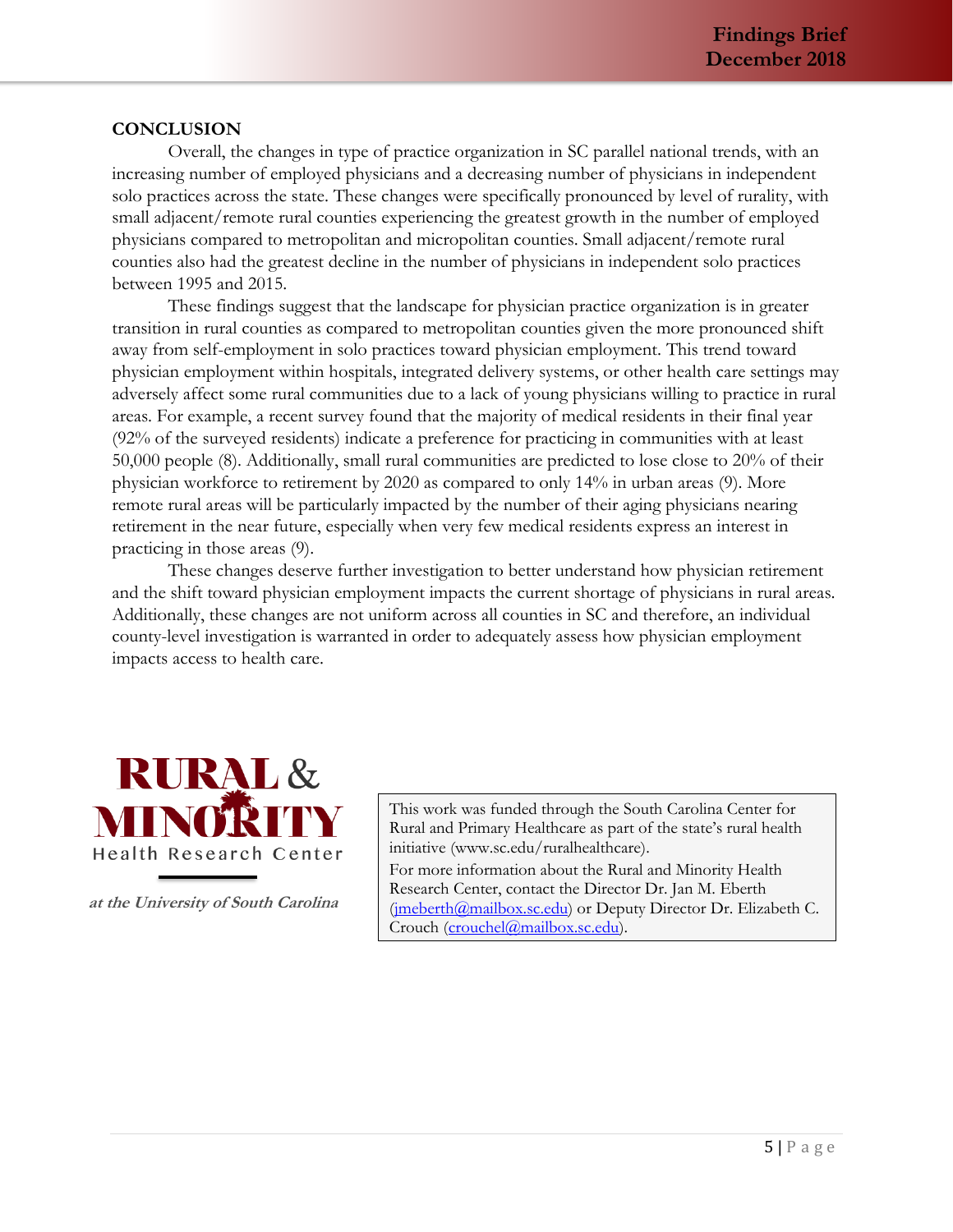# **APPENDIX**

#### **Population**

All counties in the state of South Carolina (n=46) were included in this analysis.

### **Data Sources**

Data on type of practice organization was obtained from the physician license renewal forms collected by the Revenue and Fiscal Affairs Office of the SC Budget and Control Board on a biennial basis (odd years). All post-residency physicians who renewed their license between 1995 and 2015 and who indicated a type of employment were included in this analysis. Physicians were divided into four categories based on their type of practice organization where they worked: physicians in independent solo practices, physicians in independent group practices, employed physicians, and other. Physicians were classified based on how they identified their form of practice/source of income on the license renewal form (see Table A-1).

| <b>Table A-1. Categories for Type of Practice Organization</b> |                                   |  |  |
|----------------------------------------------------------------|-----------------------------------|--|--|
| Category                                                       | <b>Form of Practice</b>           |  |  |
| Solo                                                           | Self, Solo                        |  |  |
| Group                                                          | Self, Partnership/Group           |  |  |
|                                                                | Self, Group, Same Specialty       |  |  |
|                                                                | Self, Group, Multi-Specialty      |  |  |
| Employed                                                       | Other Private Employer            |  |  |
| Other                                                          | <b>State Government</b>           |  |  |
|                                                                | County Government                 |  |  |
|                                                                | Non-profit Health Agency          |  |  |
|                                                                | Federal Civilian (includes USPHS) |  |  |
|                                                                | Federal, Military                 |  |  |
|                                                                | Volunteer                         |  |  |
|                                                                | Other                             |  |  |

# **Table A-1. Categories for Type of Practice Organization**

### **Measures**

The number of license renewals in each category of practice organization was calculated by dividing the number of license renewals identifying that specific category by the total population in their respective county. Percent change was calculated for the number of license renewals in each type of practice organization between 1995 and 2015. These were then mapped using ArcGIS to display county-specific changes over time. For those counties with no license renewals in any of the categories in 1995, 0.01 was used in order to calculate percent change. Counties were characterized based on level of rurality using Urban Influence Codes (UICs, divided into metropolitan [UICs 1, 2], micropolitan [UICs 3, 5, 8], small adjacent/remote rural [all other codes].